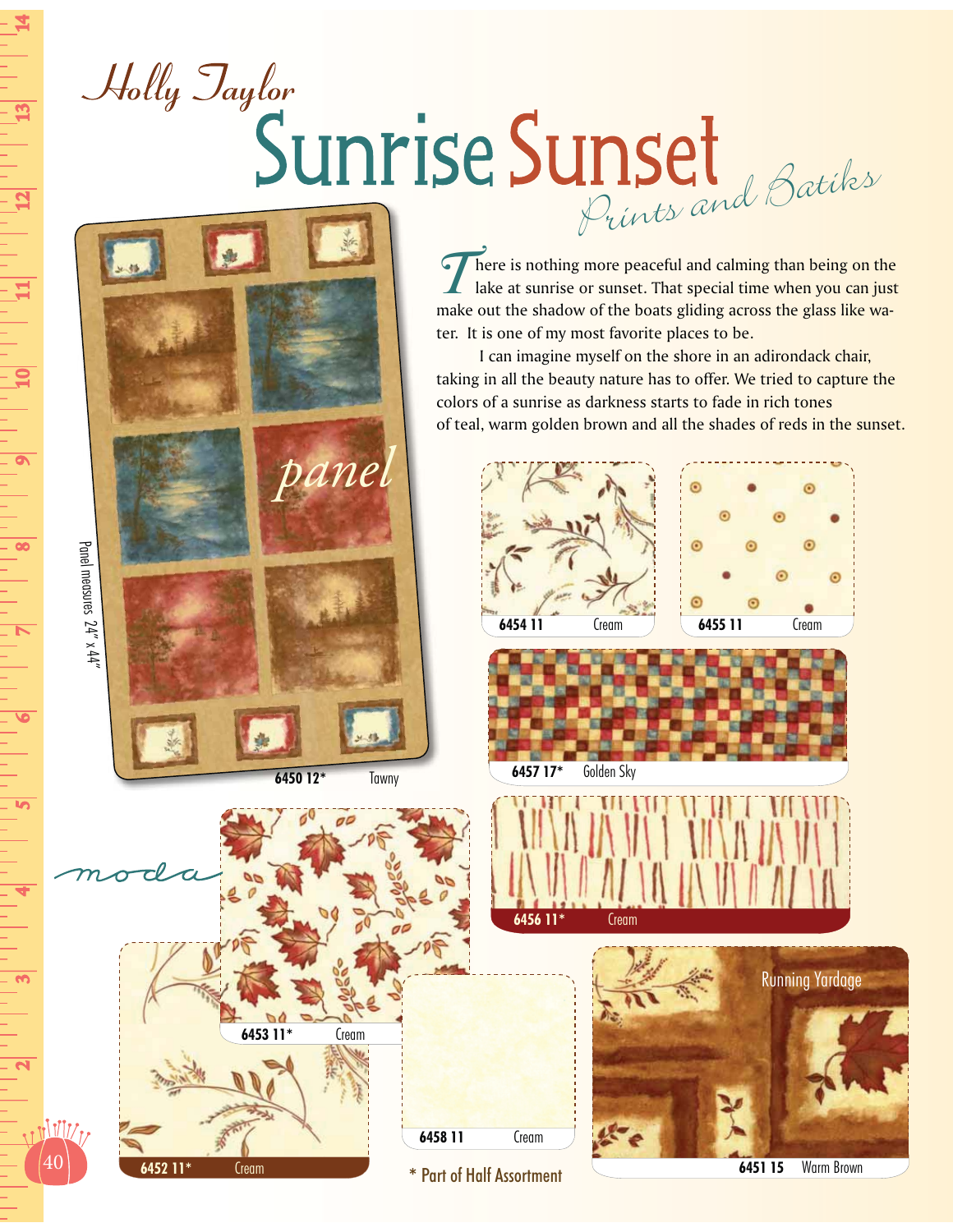











mod  $\overline{\boldsymbol{\alpha}}$ 











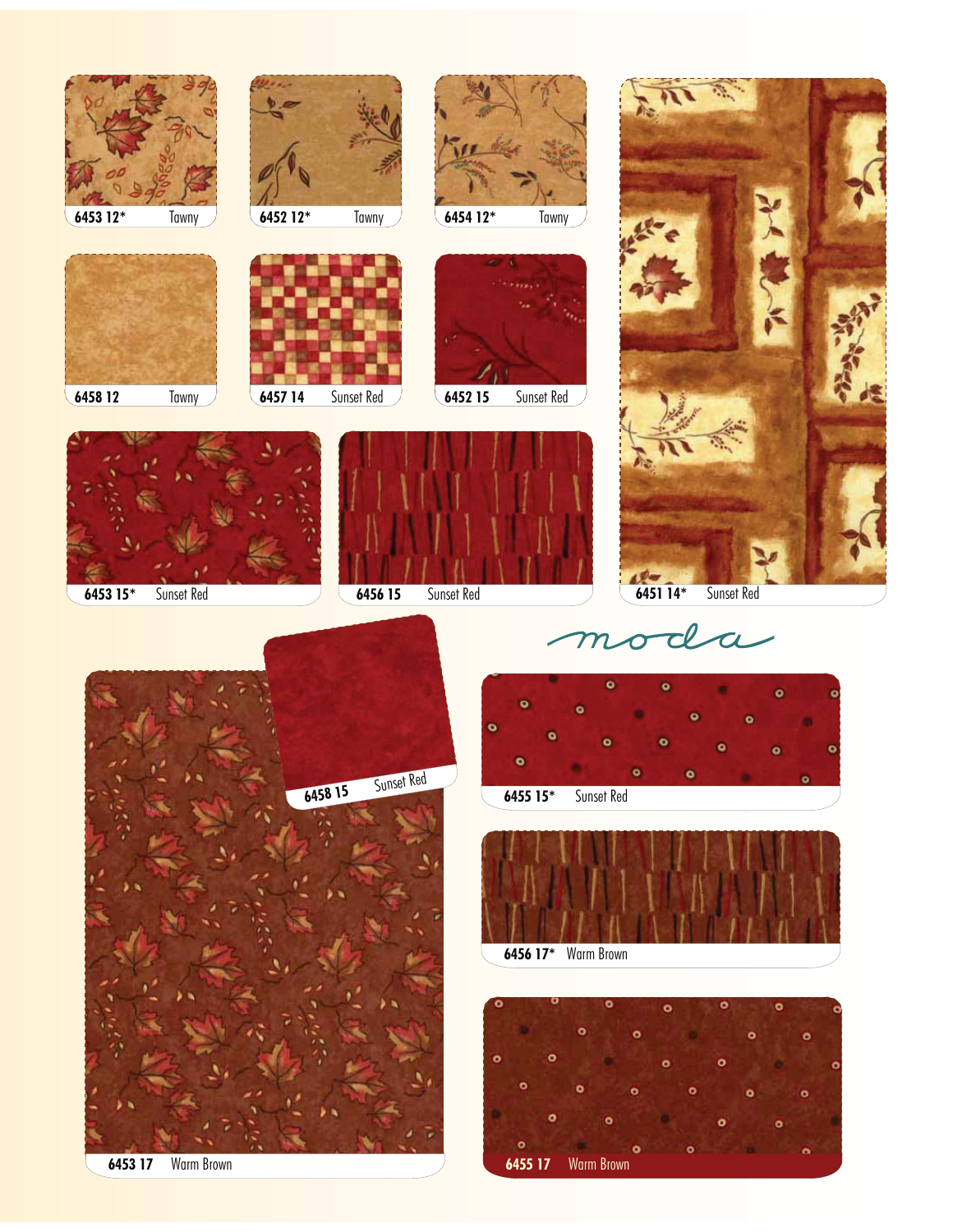

**4605 12** Cloudy

**4605 19** Dewy Pond **4605 13** Misty Night

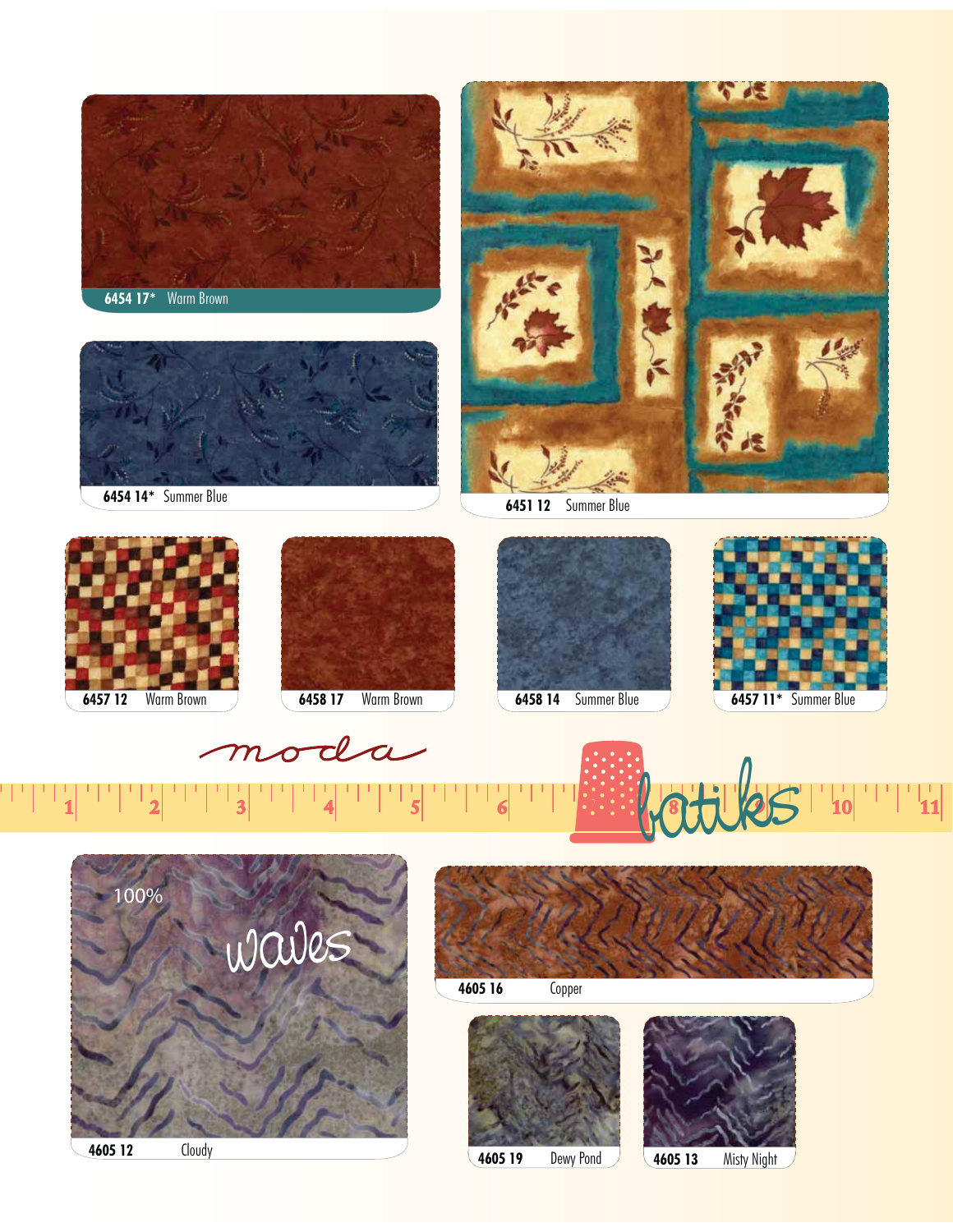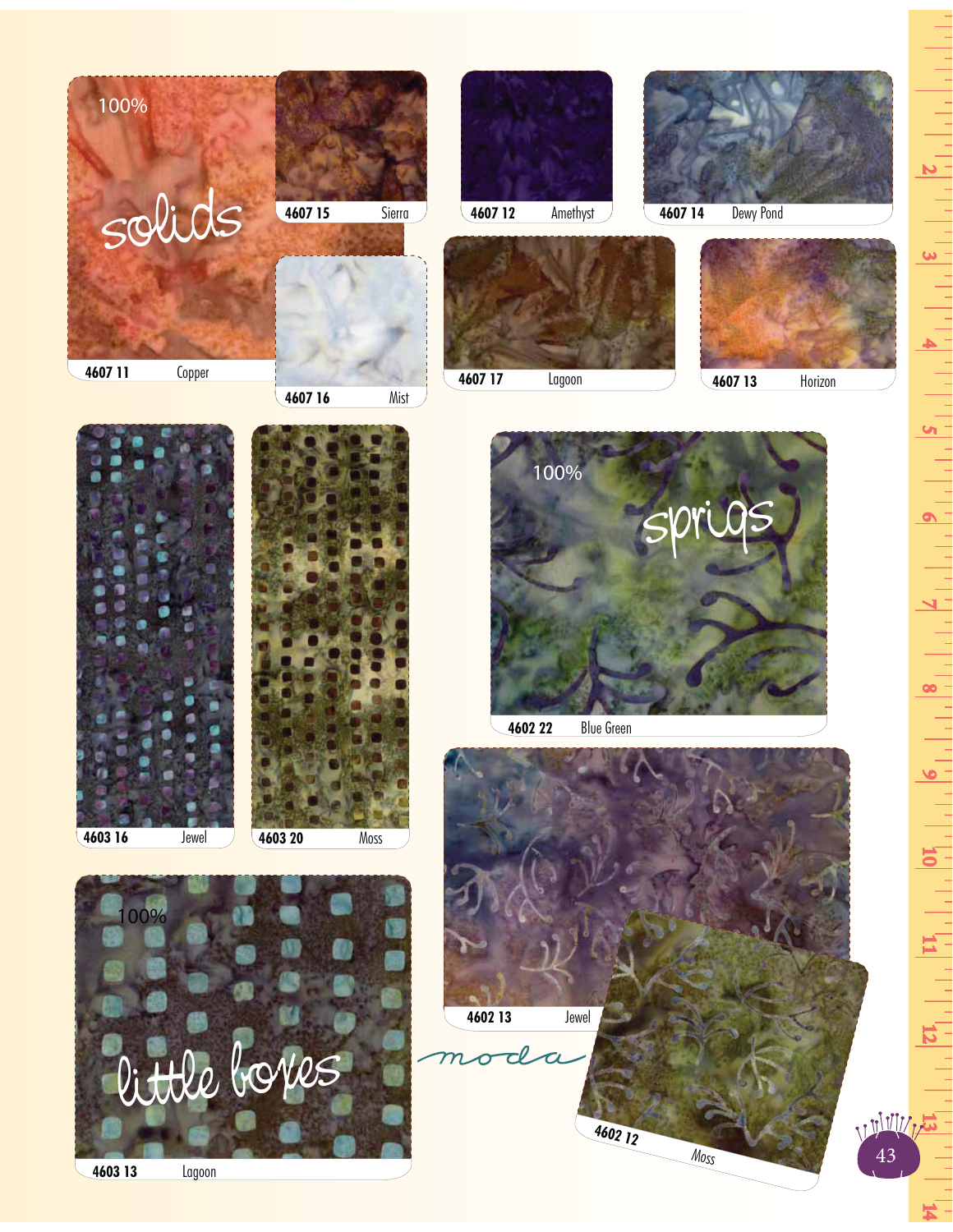





11



oda  ${\cal M}$